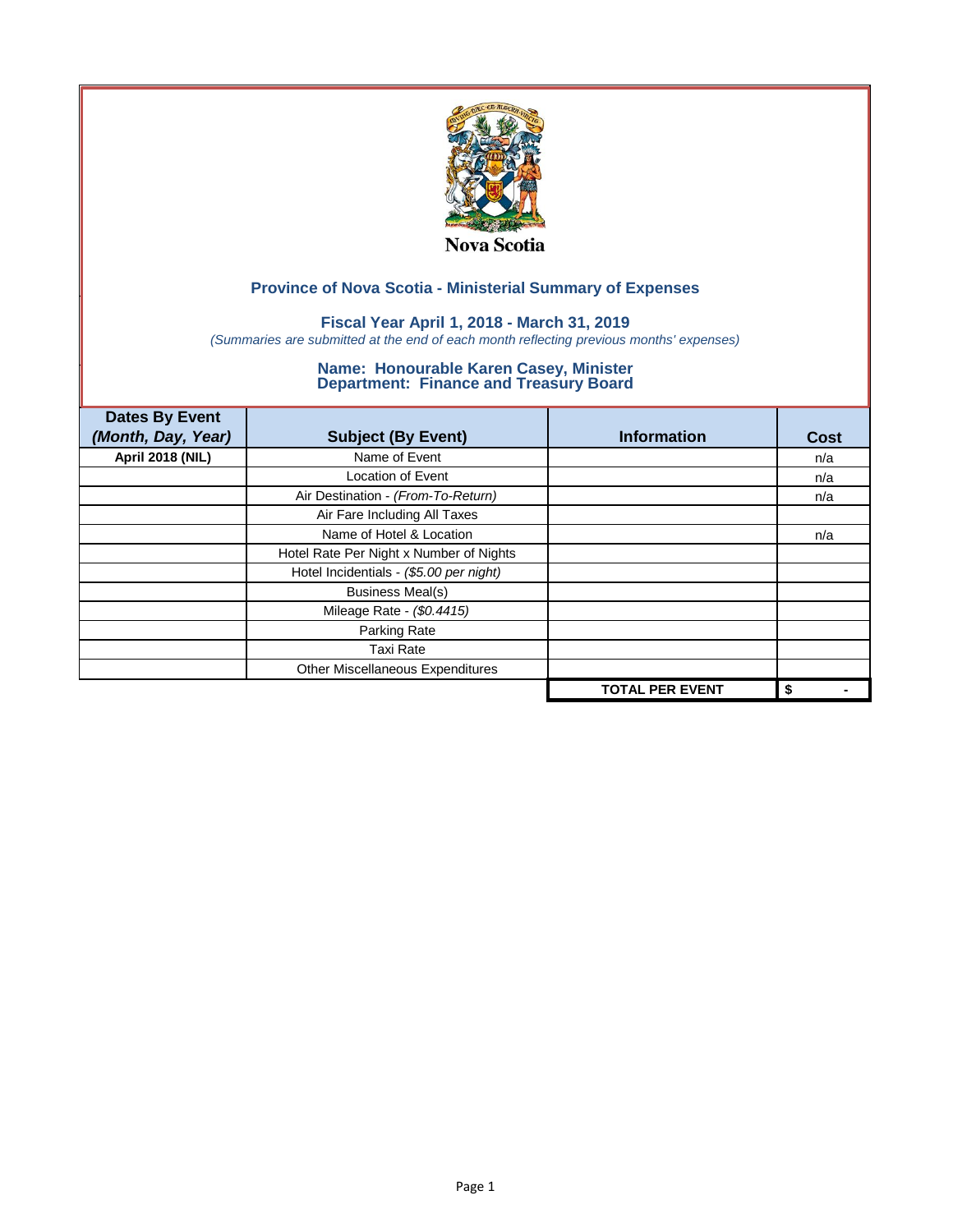

## **Fiscal Year April 1, 2018 - March 31, 2019**

*(Summaries are submitted at the end of each month reflecting previous months' expenses)*

| <b>Dates By Event</b><br>(Month, Day, Year) | <b>Subject (By Event)</b>               | <b>Information</b>     | <b>Cost</b> |
|---------------------------------------------|-----------------------------------------|------------------------|-------------|
| May 2018 (NIL)                              | Name of Event                           |                        | n/a         |
|                                             | <b>Location of Event</b>                |                        | n/a         |
|                                             | Air Destination - (From-To-Return)      |                        | n/a         |
|                                             | Air Fare Including All Taxes            |                        |             |
|                                             | Name of Hotel & Location                |                        | n/a         |
|                                             | Hotel Rate Per Night x Number of Nights |                        |             |
|                                             | Hotel Incidentials - (\$5.00 per night) |                        |             |
|                                             | <b>Business Meal(s)</b>                 |                        |             |
|                                             | Mileage Rate - (\$0.4415)               |                        |             |
|                                             | Parking Rate                            |                        |             |
|                                             | <b>Taxi Rate</b>                        |                        |             |
|                                             | Other Miscellaneous Expenditures        |                        |             |
|                                             |                                         | <b>TOTAL PER EVENT</b> | \$          |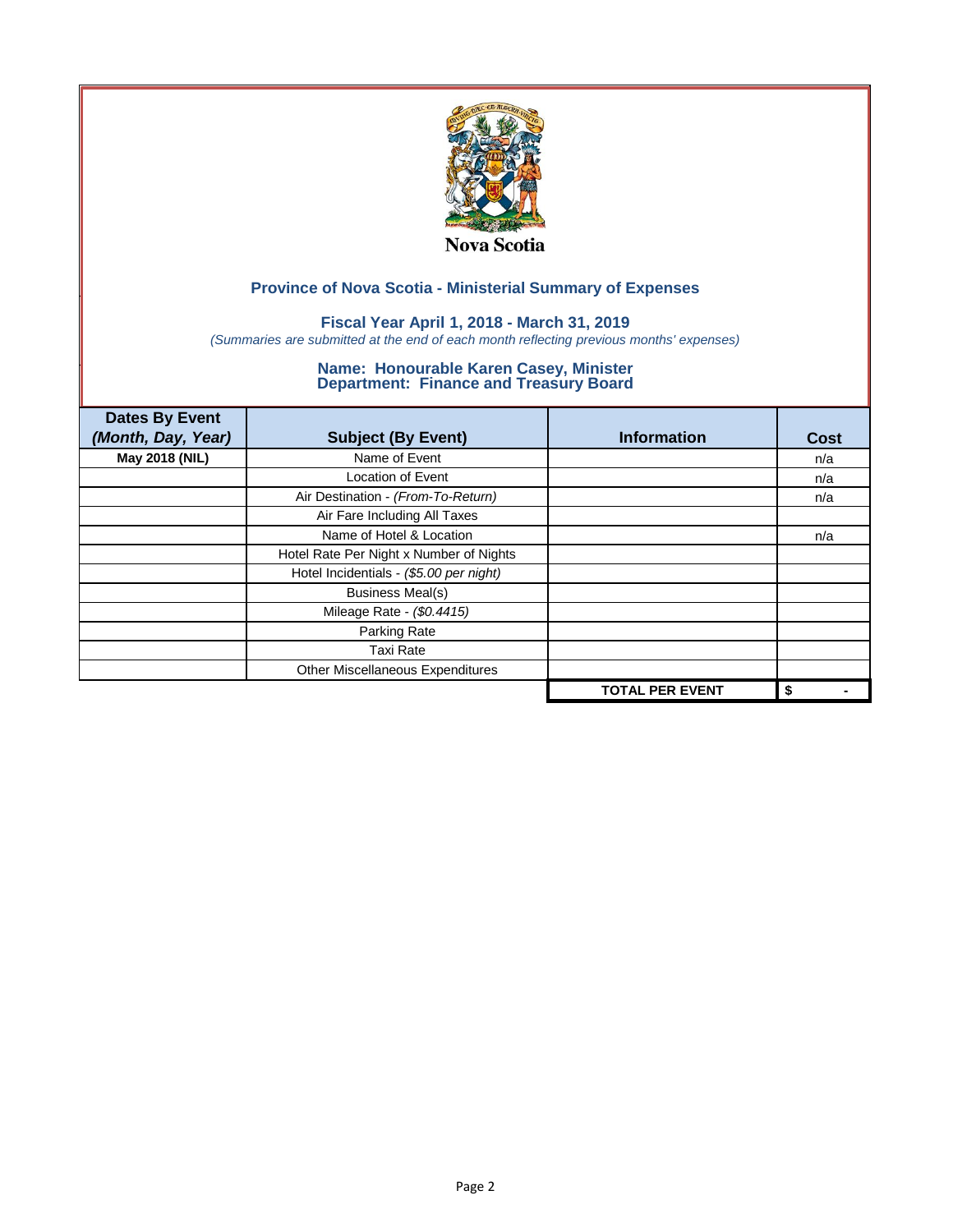

## **Fiscal Year April 1, 2018 - March 31, 2019**

*(Summaries are submitted at the end of each month reflecting previous months' expenses)*

| <b>Dates By Event</b><br>(Month, Day, Year) | <b>Subject (By Event)</b>               | <b>Information</b>                     |    | Cost   |
|---------------------------------------------|-----------------------------------------|----------------------------------------|----|--------|
| June 25-26, 2018                            | Name of Event                           | Federal/Provincial/Territorial Finance |    |        |
|                                             |                                         | <b>Ministers Meeting</b>               |    | n/a    |
|                                             | Location of Event                       | Ottawa, ON                             |    | n/a    |
|                                             | Air Destination - (From-To-Return)      | Halifax-Ottawa-Halifax                 |    | n/a    |
|                                             | Air Fare Including All Taxes            |                                        | S  | 565.63 |
|                                             | Name of Hotel & Location                | The Metcalfe Hotel, Ottawa             |    | n/a    |
|                                             | Hotel Rate Per Night x Number of Nights | \$205.66 x 1 night                     | S  | 205.66 |
|                                             | Hotel Incidentials - (\$5.00 per night) | 1 night                                | \$ | 5.00   |
|                                             | Business Meal(s)                        | Per diems (2 dinners)                  | S  | 40.00  |
|                                             | Mileage Rate - (\$0.4415)               |                                        |    |        |
|                                             | Parking Rate                            |                                        |    |        |
|                                             | <b>Taxi Rate</b>                        | Halifax to airport                     | S  | 64.75  |
|                                             | Other Miscellaneous Expenditures        |                                        |    |        |
|                                             |                                         | <b>TOTAL PER EVENT</b>                 | \$ | 881.04 |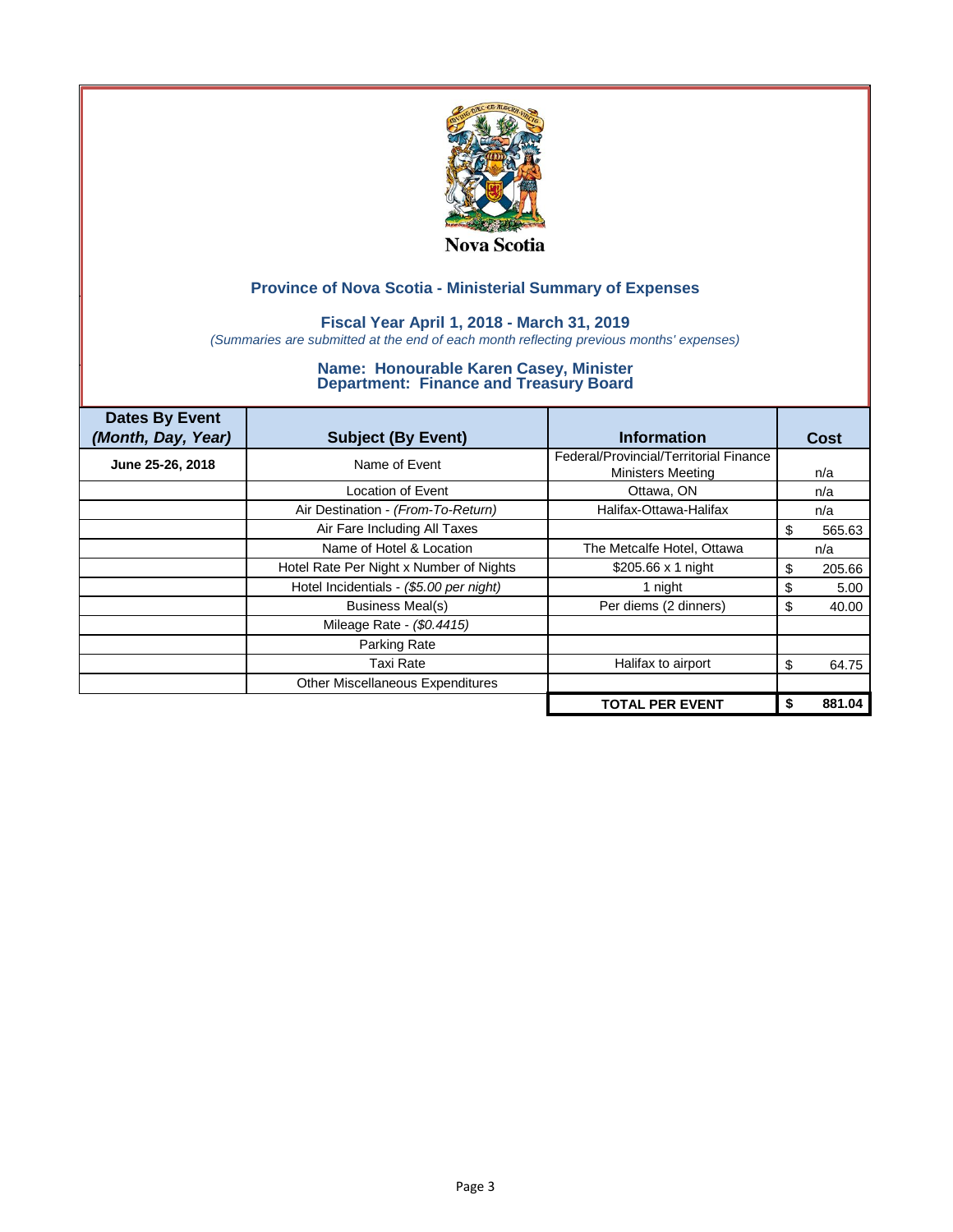

## **Fiscal Year April 1, 2018 - March 31, 2019**

*(Summaries are submitted at the end of each month reflecting previous months' expenses)*

| <b>Dates By Event</b><br>(Month, Day, Year) | <b>Subject (By Event)</b>               | <b>Information</b>     | <b>Cost</b> |
|---------------------------------------------|-----------------------------------------|------------------------|-------------|
| <b>July 2018 (NIL)</b>                      | Name of Event                           |                        | n/a         |
|                                             | <b>Location of Event</b>                |                        | n/a         |
|                                             | Air Destination - (From-To-Return)      |                        | n/a         |
|                                             | Air Fare Including All Taxes            |                        |             |
|                                             | Name of Hotel & Location                |                        | n/a         |
|                                             | Hotel Rate Per Night x Number of Nights |                        |             |
|                                             | Hotel Incidentials - (\$5.00 per night) |                        |             |
|                                             | <b>Business Meal(s)</b>                 |                        |             |
|                                             | Mileage Rate - (\$0.4415)               |                        |             |
|                                             | Parking Rate                            |                        |             |
|                                             | <b>Taxi Rate</b>                        |                        |             |
|                                             | Other Miscellaneous Expenditures        |                        |             |
|                                             |                                         | <b>TOTAL PER EVENT</b> | \$          |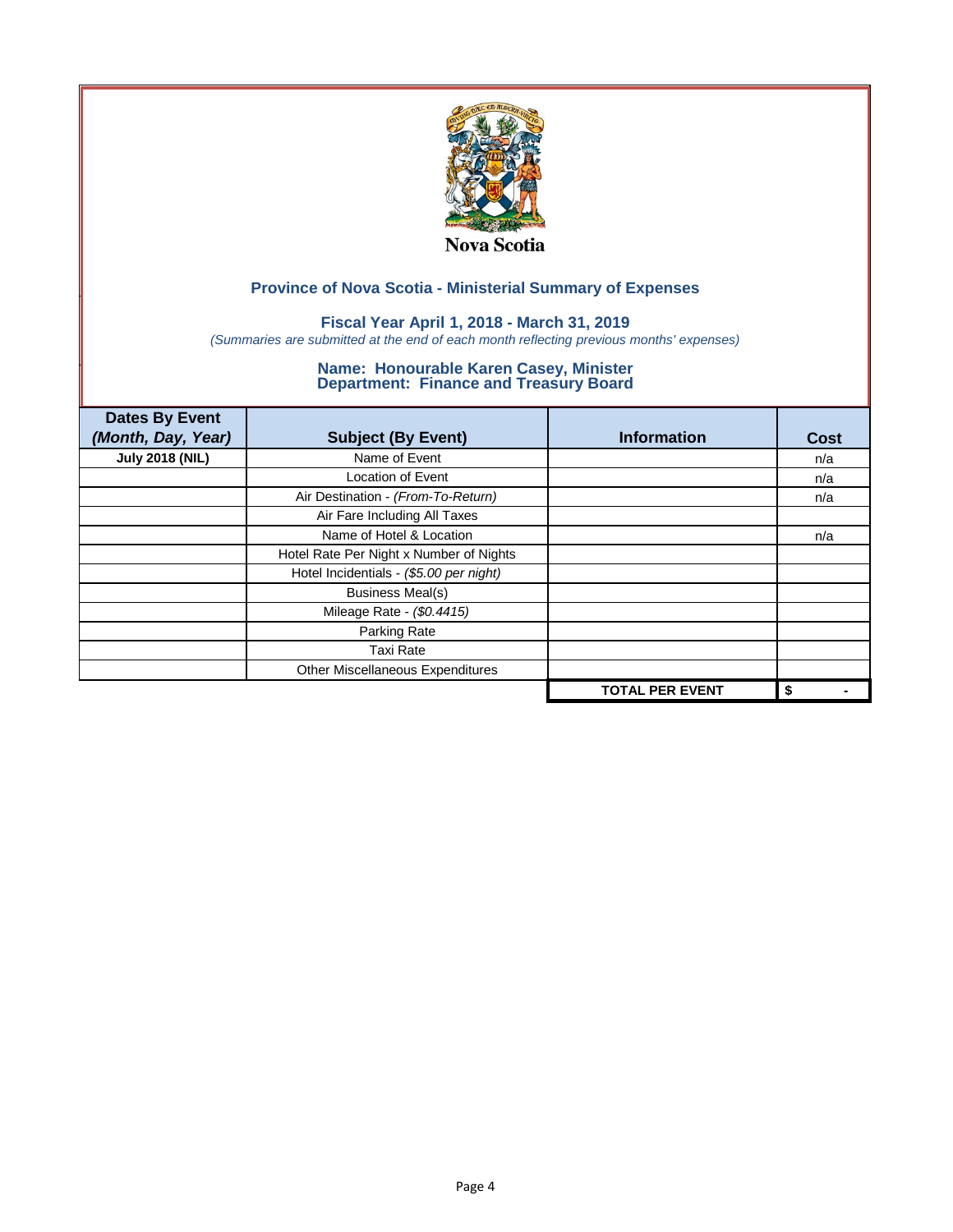

## **Fiscal Year April 1, 2018 - March 31, 2019**

*(Summaries are submitted at the end of each month reflecting previous months' expenses)*

| <b>Dates By Event</b><br>(Month, Day, Year) | <b>Subject (By Event)</b>               | <b>Information</b>     | <b>Cost</b> |
|---------------------------------------------|-----------------------------------------|------------------------|-------------|
| August 2018 (NIL)                           | Name of Event                           |                        | n/a         |
|                                             | <b>Location of Event</b>                |                        | n/a         |
|                                             | Air Destination - (From-To-Return)      |                        | n/a         |
|                                             | Air Fare Including All Taxes            |                        |             |
|                                             | Name of Hotel & Location                |                        | n/a         |
|                                             | Hotel Rate Per Night x Number of Nights |                        |             |
|                                             | Hotel Incidentials - (\$5.00 per night) |                        |             |
|                                             | <b>Business Meal(s)</b>                 |                        |             |
|                                             | Mileage Rate - (\$0.4415)               |                        |             |
|                                             | Parking Rate                            |                        |             |
|                                             | <b>Taxi Rate</b>                        |                        |             |
|                                             | Other Miscellaneous Expenditures        |                        |             |
|                                             |                                         | <b>TOTAL PER EVENT</b> | \$          |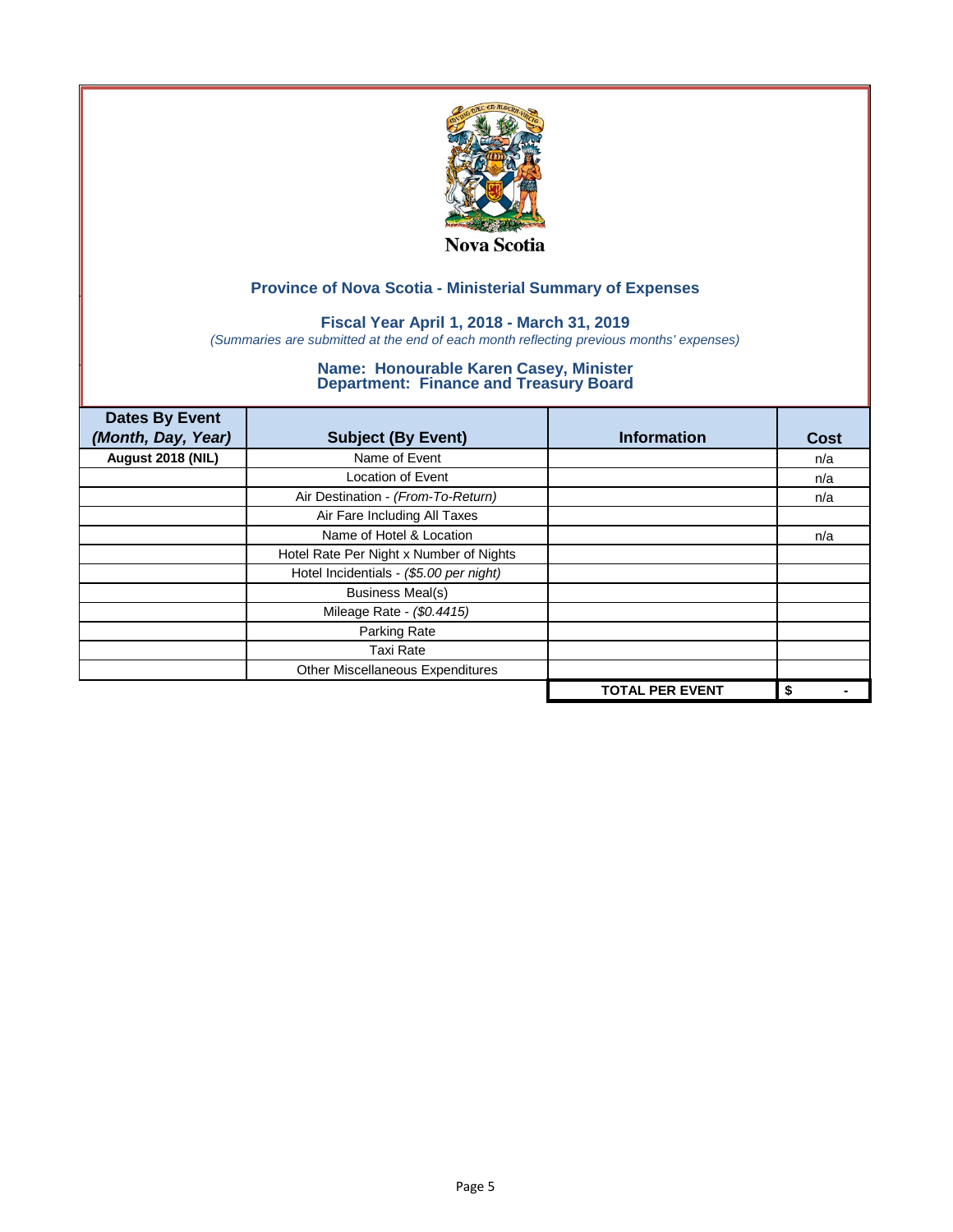

## **Fiscal Year April 1, 2018 - March 31, 2019**

*(Summaries are submitted at the end of each month reflecting previous months' expenses)*

| <b>Dates By Event</b><br>(Month, Day, Year) | <b>Subject (By Event)</b>               | <b>Information</b>     | <b>Cost</b> |
|---------------------------------------------|-----------------------------------------|------------------------|-------------|
| September 2018 (NIL)                        | Name of Event                           |                        | n/a         |
|                                             | <b>Location of Event</b>                |                        | n/a         |
|                                             | Air Destination - (From-To-Return)      |                        | n/a         |
|                                             | Air Fare Including All Taxes            |                        |             |
|                                             | Name of Hotel & Location                |                        | n/a         |
|                                             | Hotel Rate Per Night x Number of Nights |                        |             |
|                                             | Hotel Incidentials - (\$5.00 per night) |                        |             |
|                                             | <b>Business Meal(s)</b>                 |                        |             |
|                                             | Mileage Rate - (\$0.4415)               |                        |             |
|                                             | Parking Rate                            |                        |             |
|                                             | <b>Taxi Rate</b>                        |                        |             |
|                                             | Other Miscellaneous Expenditures        |                        |             |
|                                             |                                         | <b>TOTAL PER EVENT</b> | \$          |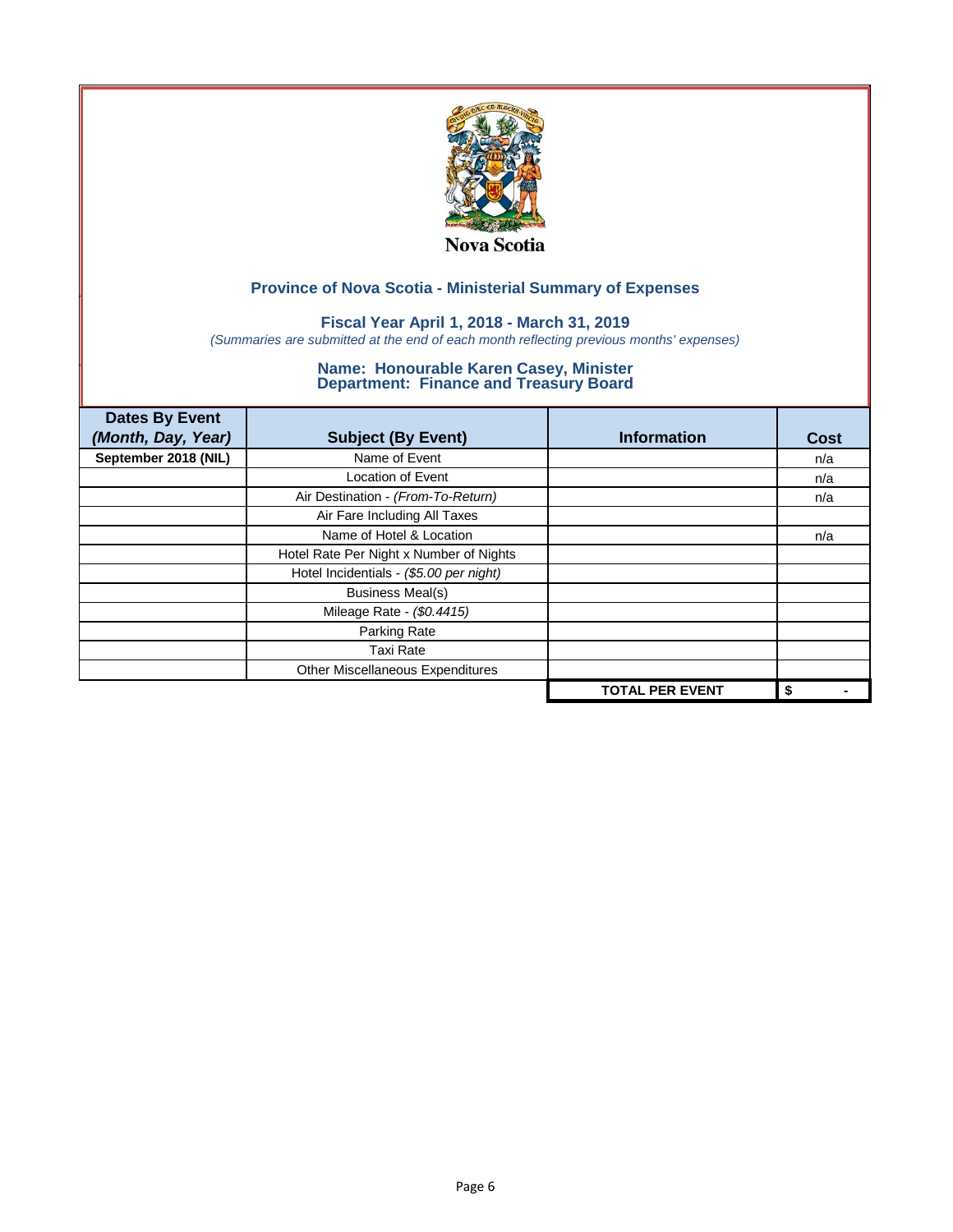

## **Fiscal Year April 1, 2018 - March 31, 2019**

*(Summaries are submitted at the end of each month reflecting previous months' expenses)*

| <b>Dates By Event</b><br>(Month, Day, Year) | <b>Subject (By Event)</b>               | <b>Information</b>     | <b>Cost</b> |
|---------------------------------------------|-----------------------------------------|------------------------|-------------|
| October 2018 (NIL)                          | Name of Event                           |                        | n/a         |
|                                             | <b>Location of Event</b>                |                        | n/a         |
|                                             | Air Destination - (From-To-Return)      |                        | n/a         |
|                                             | Air Fare Including All Taxes            |                        |             |
|                                             | Name of Hotel & Location                |                        | n/a         |
|                                             | Hotel Rate Per Night x Number of Nights |                        |             |
|                                             | Hotel Incidentials - (\$5.00 per night) |                        |             |
|                                             | <b>Business Meal(s)</b>                 |                        |             |
|                                             | Mileage Rate - (\$0.4415)               |                        |             |
|                                             | Parking Rate                            |                        |             |
|                                             | <b>Taxi Rate</b>                        |                        |             |
|                                             | Other Miscellaneous Expenditures        |                        |             |
|                                             |                                         | <b>TOTAL PER EVENT</b> | \$          |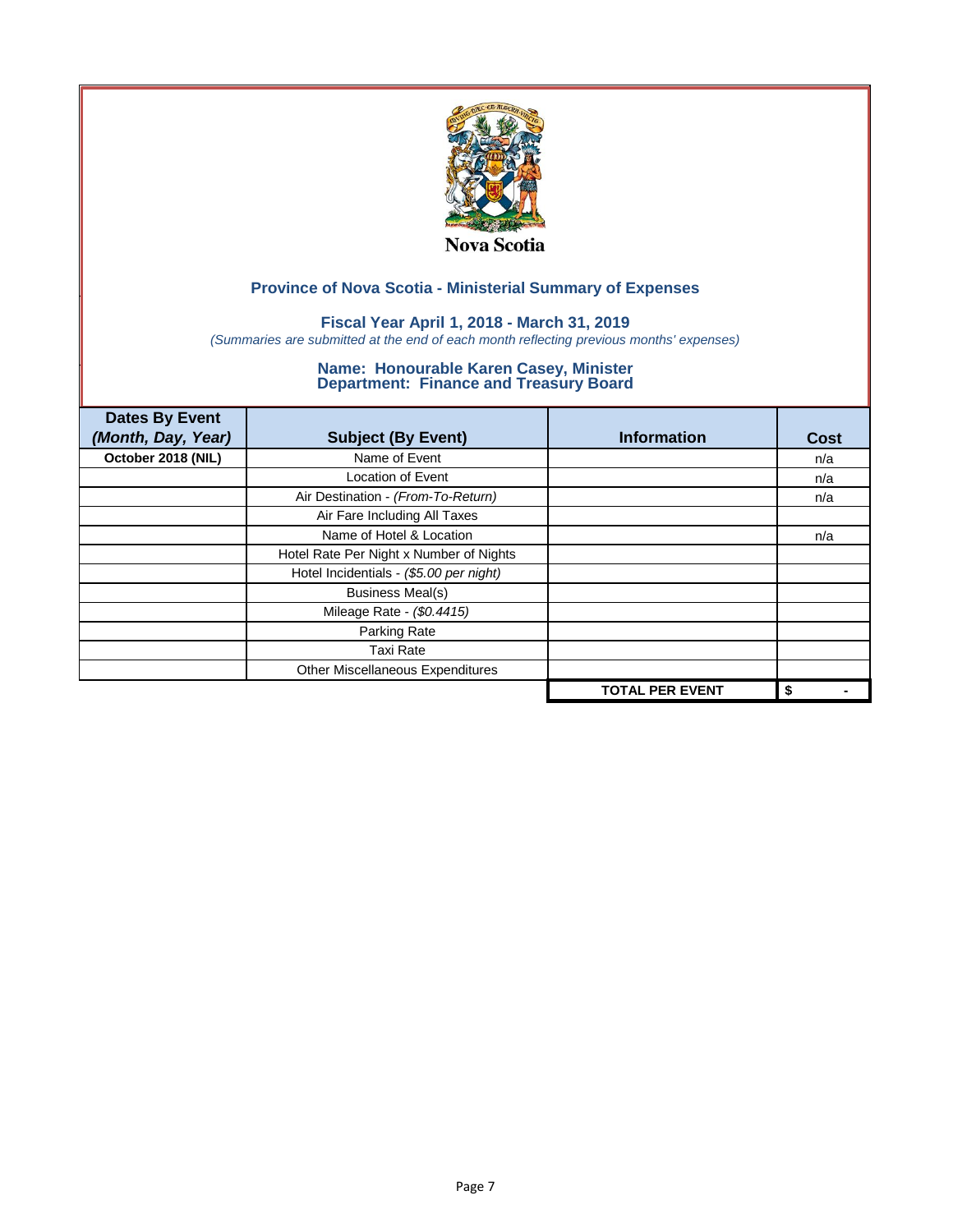

## **Fiscal Year April 1, 2018 - March 31, 2019**

*(Summaries are submitted at the end of each month reflecting previous months' expenses)*

| <b>Dates By Event</b><br>(Month, Day, Year) | <b>Subject (By Event)</b>               | <b>Information</b>     | <b>Cost</b> |
|---------------------------------------------|-----------------------------------------|------------------------|-------------|
| November 2018 (NIL)                         | Name of Event                           |                        | n/a         |
|                                             | <b>Location of Event</b>                |                        | n/a         |
|                                             | Air Destination - (From-To-Return)      |                        | n/a         |
|                                             | Air Fare Including All Taxes            |                        |             |
|                                             | Name of Hotel & Location                |                        | n/a         |
|                                             | Hotel Rate Per Night x Number of Nights |                        |             |
|                                             | Hotel Incidentials - (\$5.00 per night) |                        |             |
|                                             | <b>Business Meal(s)</b>                 |                        |             |
|                                             | Mileage Rate - (\$0.4415)               |                        |             |
|                                             | Parking Rate                            |                        |             |
|                                             | <b>Taxi Rate</b>                        |                        |             |
|                                             | Other Miscellaneous Expenditures        |                        |             |
|                                             |                                         | <b>TOTAL PER EVENT</b> | \$          |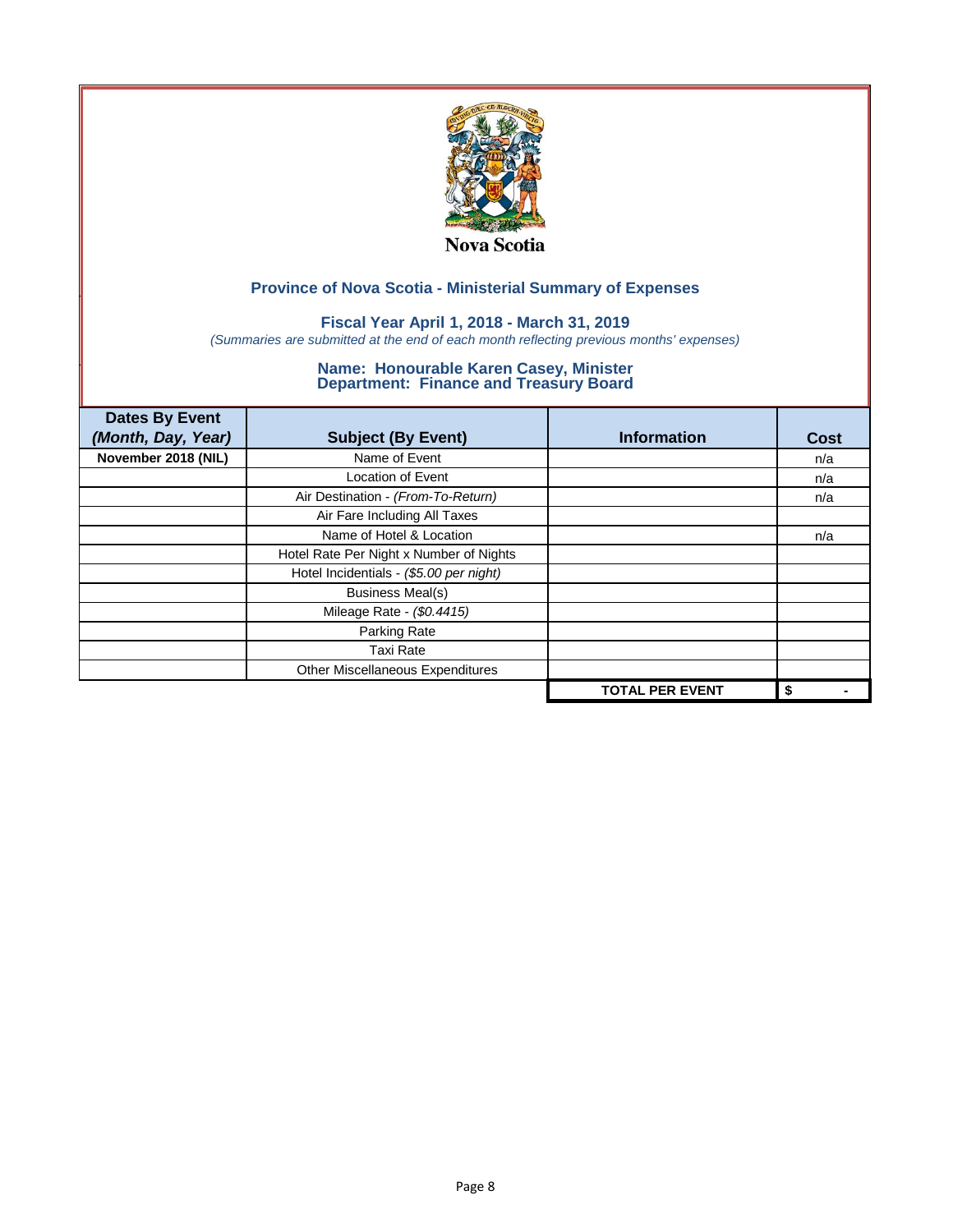

## **Fiscal Year April 1, 2018 - March 31, 2019**

*(Summaries are submitted at the end of each month reflecting previous months' expenses)*

| <b>Dates By Event</b><br>(Month, Day, Year) | <b>Subject (By Event)</b>               | <b>Information</b>                                                 | Cost         |
|---------------------------------------------|-----------------------------------------|--------------------------------------------------------------------|--------------|
| December 9-10, 2018                         | Name of Event                           | Federal/Provincial/Territorial Finance<br><b>Ministers Meeting</b> | n/a          |
|                                             | Location of Event                       | Ottawa, ON                                                         | n/a          |
|                                             | Air Destination - (From-To-Return)      | Halifax-Ottawa-Halifax                                             | n/a          |
|                                             | Air Fare Including All Taxes            |                                                                    | 442.58<br>S  |
|                                             | Name of Hotel & Location                | Metcalfe Hotel, Ottawa, ON                                         | n/a          |
|                                             | Hotel Rate Per Night x Number of Nights | \$210.36 x 1 night                                                 | 210.36<br>\$ |
|                                             | Hotel Incidentials - (\$5.00 per night) | 1 night                                                            | \$<br>5.00   |
|                                             | Business Meal(s)                        | <b>Breakfast</b>                                                   | \$<br>15.68  |
|                                             | <b>Business Meal(s)</b>                 | Per diems (1 lunch, 1 dinner)                                      | \$<br>35.00  |
|                                             | Mileage Rate - (\$0.4415)               | 109 kms                                                            | \$<br>48.12  |
|                                             | Parking Rate                            |                                                                    |              |
|                                             | Taxi Rate                               |                                                                    |              |
|                                             | <b>Other Miscellaneous Expenditures</b> |                                                                    |              |
|                                             |                                         | <b>TOTAL PER EVENT</b>                                             | 756.74       |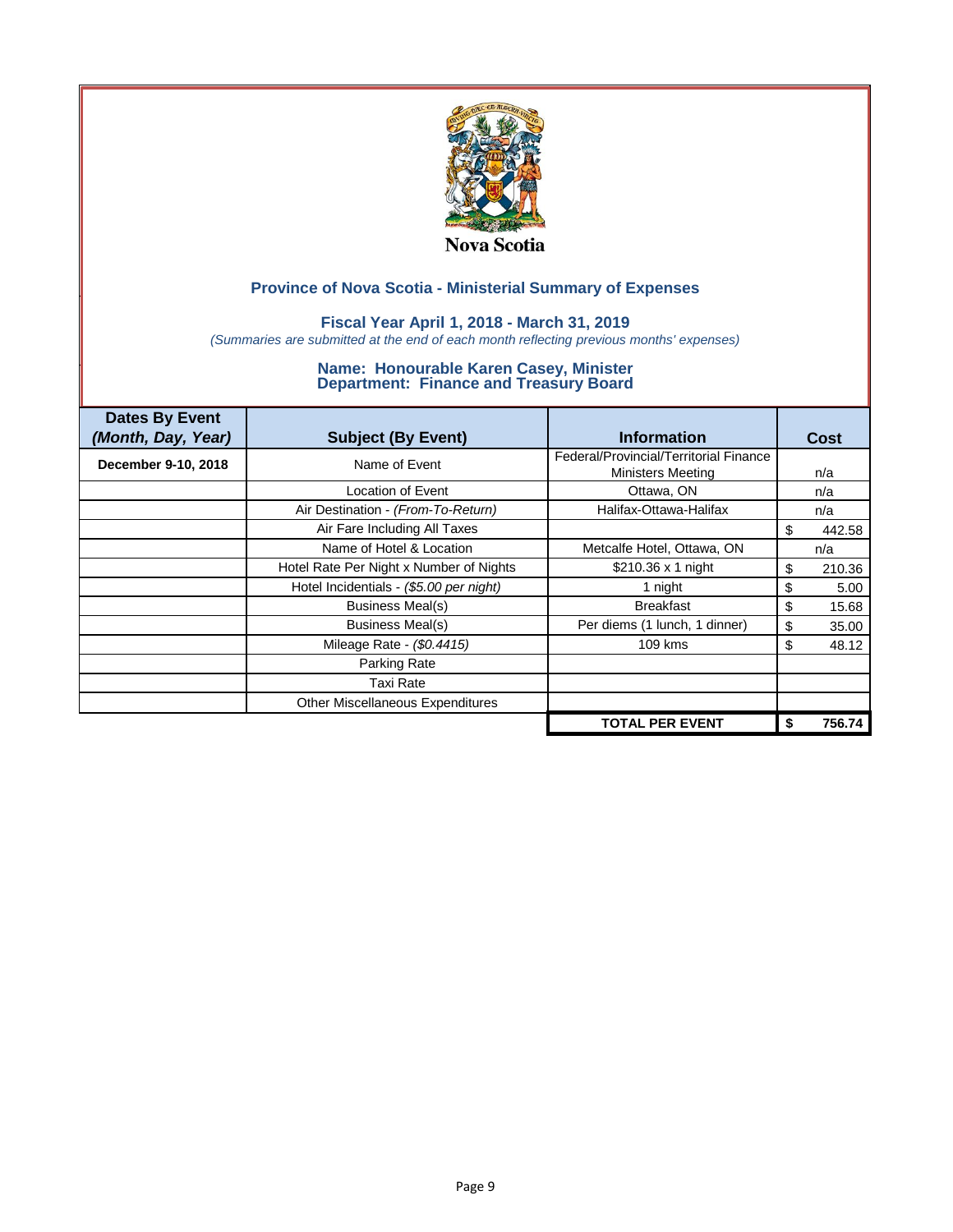

## **Fiscal Year April 1, 2018 - March 31, 2019**

*(Summaries are submitted at the end of each month reflecting previous months' expenses)*

| <b>Dates By Event</b><br>(Month, Day, Year) | <b>Subject (By Event)</b>               | <b>Information</b>     | <b>Cost</b> |
|---------------------------------------------|-----------------------------------------|------------------------|-------------|
| January 2019 (NIL)                          | Name of Event                           |                        | n/a         |
|                                             | <b>Location of Event</b>                |                        | n/a         |
|                                             | Air Destination - (From-To-Return)      |                        | n/a         |
|                                             | Air Fare Including All Taxes            |                        |             |
|                                             | Name of Hotel & Location                |                        | n/a         |
|                                             | Hotel Rate Per Night x Number of Nights |                        |             |
|                                             | Hotel Incidentials - (\$5.00 per night) |                        |             |
|                                             | <b>Business Meal(s)</b>                 |                        |             |
|                                             | Mileage Rate - (\$0.4415)               |                        |             |
|                                             | Parking Rate                            |                        |             |
|                                             | <b>Taxi Rate</b>                        |                        |             |
|                                             | Other Miscellaneous Expenditures        |                        |             |
|                                             |                                         | <b>TOTAL PER EVENT</b> | \$          |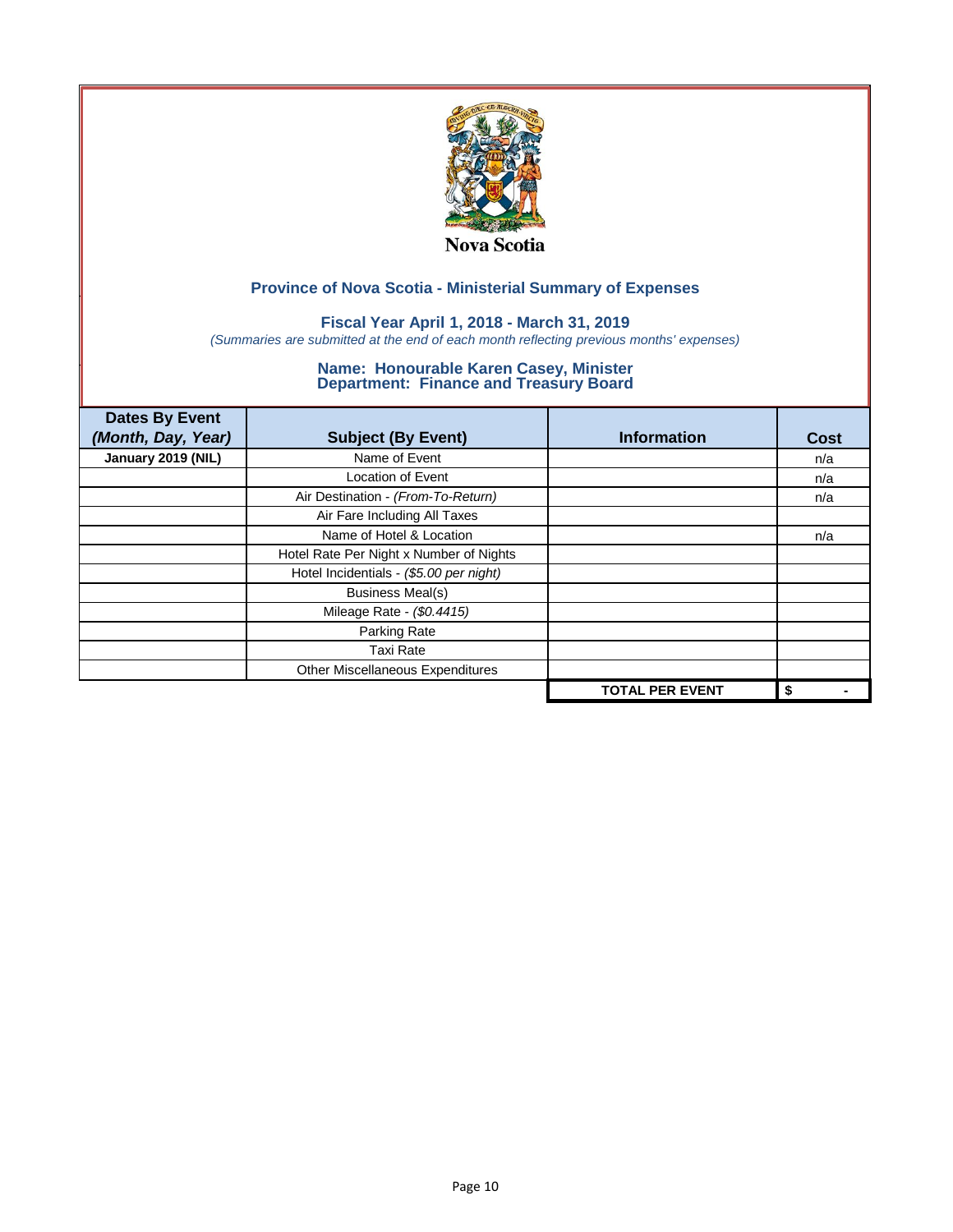

## **Fiscal Year April 1, 2018 - March 31, 2019**

*(Summaries are submitted at the end of each month reflecting previous months' expenses)*

| <b>Dates By Event</b><br>(Month, Day, Year) | <b>Subject (By Event)</b>               | <b>Information</b>     | <b>Cost</b> |
|---------------------------------------------|-----------------------------------------|------------------------|-------------|
| February 2019 (NIL)                         | Name of Event                           |                        | n/a         |
|                                             | <b>Location of Event</b>                |                        | n/a         |
|                                             | Air Destination - (From-To-Return)      |                        | n/a         |
|                                             | Air Fare Including All Taxes            |                        |             |
|                                             | Name of Hotel & Location                |                        | n/a         |
|                                             | Hotel Rate Per Night x Number of Nights |                        |             |
|                                             | Hotel Incidentials - (\$5.00 per night) |                        |             |
|                                             | <b>Business Meal(s)</b>                 |                        |             |
|                                             | Mileage Rate - (\$0.4415)               |                        |             |
|                                             | Parking Rate                            |                        |             |
|                                             | <b>Taxi Rate</b>                        |                        |             |
|                                             | Other Miscellaneous Expenditures        |                        |             |
|                                             |                                         | <b>TOTAL PER EVENT</b> | \$          |